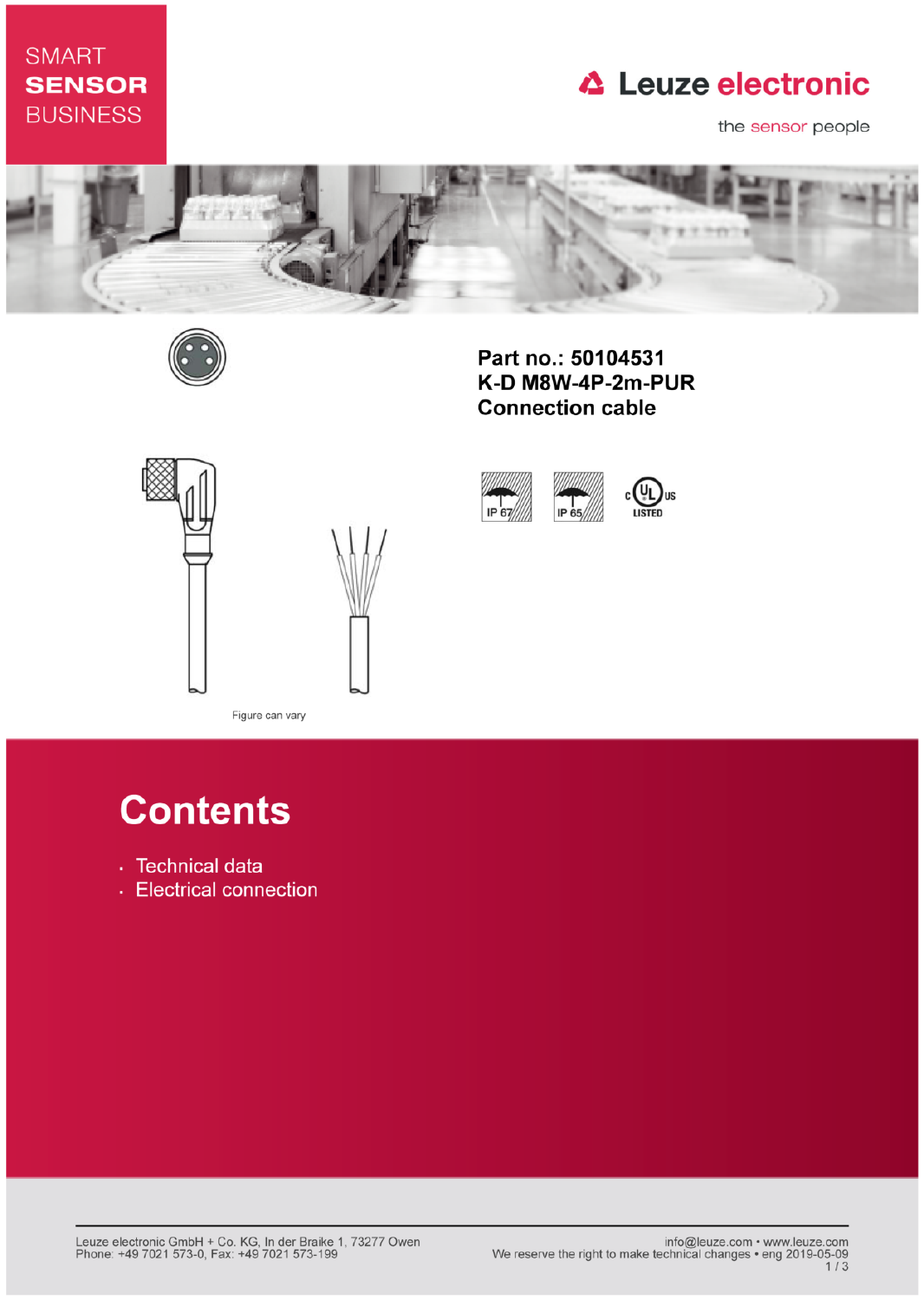## Part no.: 50104531 – K-D M8W-4P-2m-PUR – Connection cable

#### **Technical data**

| <b>Electrical data</b>                         |                                                                                       |
|------------------------------------------------|---------------------------------------------------------------------------------------|
| <b>Performance data</b>                        |                                                                                       |
| Operating voltage                              | 50 V AC / 60 V DC                                                                     |
|                                                |                                                                                       |
| <b>Connection</b>                              |                                                                                       |
| <b>Connection 1</b>                            |                                                                                       |
| Type of connection                             | Connector                                                                             |
| Thread size                                    | M <sub>8</sub>                                                                        |
| Type                                           | Female                                                                                |
| Handle body material                           | <b>PUR</b>                                                                            |
| No. of pins                                    | 4-pin                                                                                 |
| Design                                         | Angled                                                                                |
| Lock                                           | Screw fitting, nickel-plated diecast zinc, recommended torque 0.6<br>Nm, self-locking |
| <b>Connection 2</b>                            |                                                                                       |
| Type of connection                             | Open end                                                                              |
| <b>Cable properties</b>                        |                                                                                       |
| Number of conductors                           | 4 Piece(s)                                                                            |
| Wire cross section                             | $0.25$ mm <sup>2</sup>                                                                |
| Sheathing color                                | <b>Black</b>                                                                          |
| Shielded                                       | <b>No</b>                                                                             |
| Silicone-free                                  | Yes                                                                                   |
| Cable design                                   | Connection cable (open on one end)                                                    |
| Cable diameter (external)                      | 4.7 mm                                                                                |
| Cable length                                   | 2,000 mm                                                                              |
| Sheathing material                             | <b>PUR</b>                                                                            |
|                                                |                                                                                       |
| <b>Mechanical data</b>                         |                                                                                       |
| Bending radius, flexible laying, min.          | Min. 10 x cable diameter                                                              |
| Bending radius, stationary laying, min.        | Min. 5 x cable diameter                                                               |
|                                                |                                                                                       |
| <b>Environmental data</b>                      |                                                                                       |
| Ambient temperature, operation, flexible use   | $-2580 °C$                                                                            |
| Ambient temperature, operation, stationary use | $-4080 °C$                                                                            |
|                                                |                                                                                       |
| <b>Certifications</b>                          |                                                                                       |
| Certifications                                 | c UL US                                                                               |
|                                                | UL                                                                                    |
|                                                |                                                                                       |
| <b>Classification</b>                          |                                                                                       |
| Customs tariff number                          | 85444290                                                                              |
| eCl@ss 8.0                                     | 27279218                                                                              |
| eCl@ss 9.0                                     | 27060311                                                                              |
| <b>ETIM 5.0</b>                                | EC001855                                                                              |
| ETIM 6.0                                       | EC001855                                                                              |